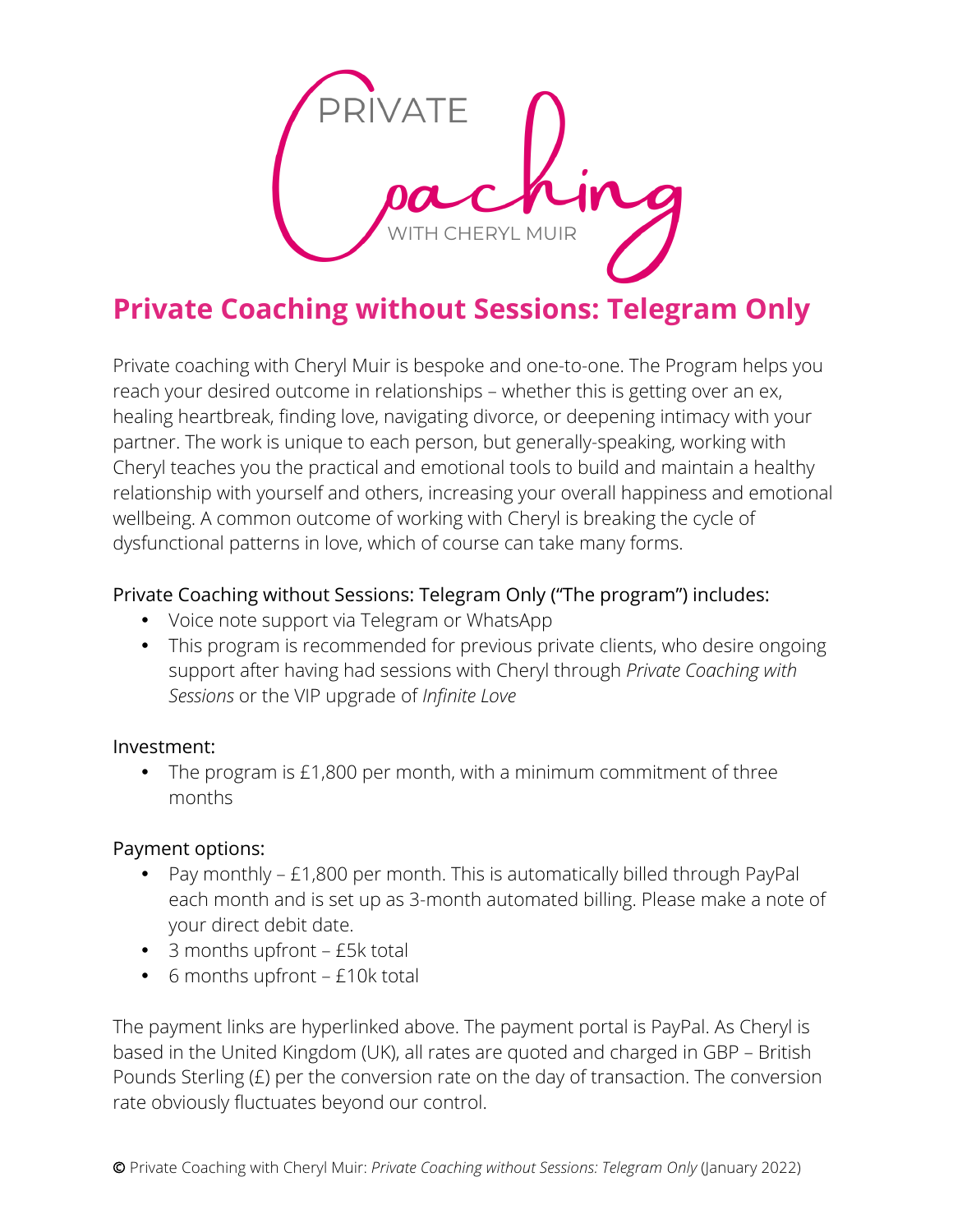

Once you have made your first payment, please email Cheryl your WhatsApp or Telegram contact info. Email:

• cheryl@cherylmuir.com

# *The Small Print*

By enrolling in Private Coaching with Cheryl, you agree to the terms of this agreement.

#### What's Included:

- Voice note support once you've enrolled, you receive access to Cheryl's personal mobile number via Telegram or WhatsApp. Cheryl will set this up for you on your first day of the program. The first day of the program is agreed together via email.
- You will reach out to Cheryl when you need support. If we don't hear from you, Cheryl reaches out twice a week to check in – unless you specifically state you don't want this. You can contact Cheryl at any time, and Cheryl will respond between 8am and 6pm Monday to Fridays (UK time zone), responding up to twice per day. Responses will be personal and bespoke, offering powerful questions, reflections and reframes, journaling prompts, action steps and specific practices and processes. Cheryl responds via text or via voice note. Sometimes Cheryl creates a guided meditation process specifically for you. You then keep the audio of your bespoke guided meditation which becomes part of your toolkit to return to when needed.
- Any downtime, including vacations, will be communicated clearly and in advance – you will be given the option to pause your work if Cheryl is away.
- Again for best results, this program is recommended for clients who have already had at least one private coaching session with Cheryl.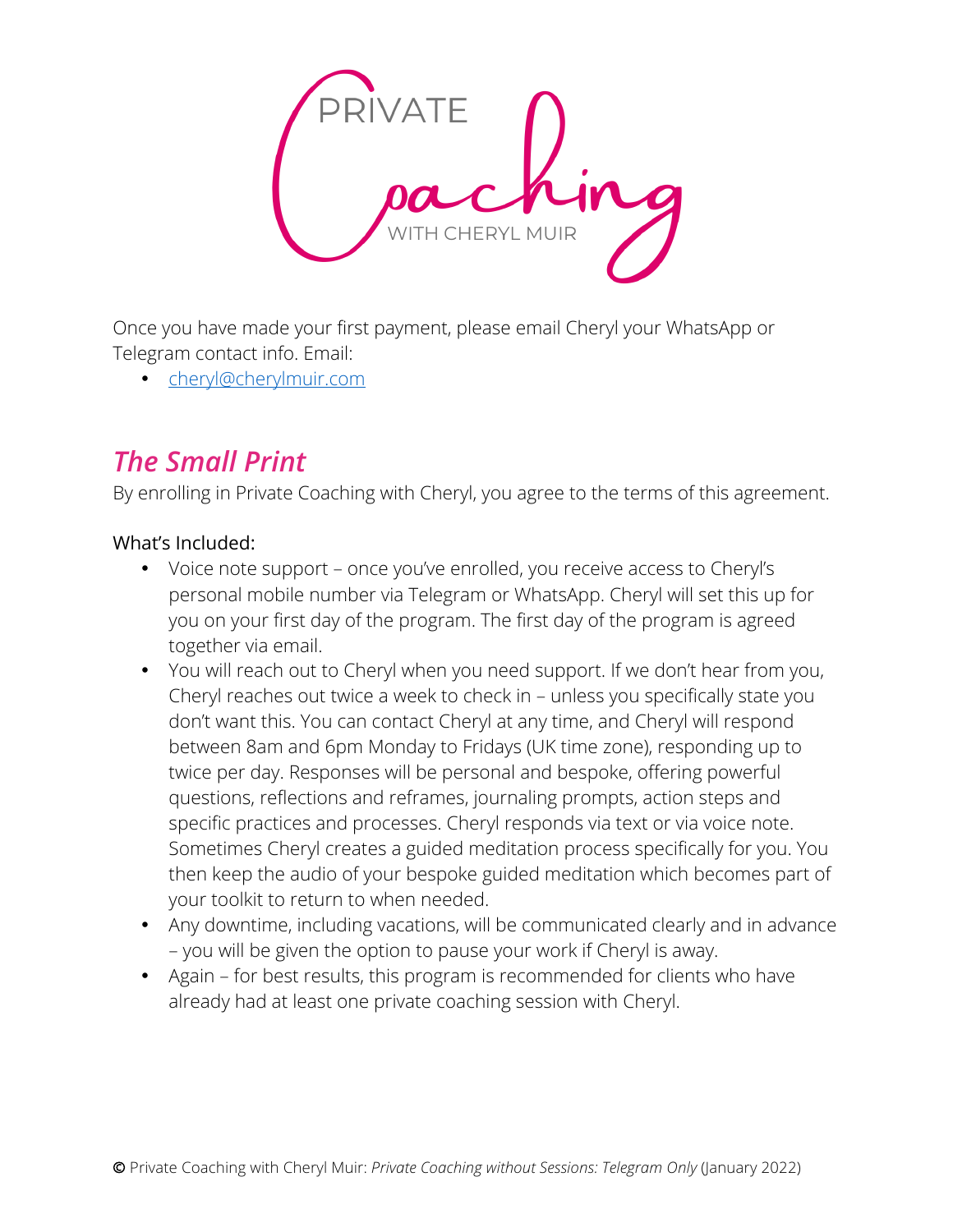

#### Results:

- Cheryl's clients experience incredible results because they are devoted to the inner work. They are proactive about asking for support, and they take massive responsibility for their life and their results.
- The people who don't flourish are the ones who want to be saved, fixed or rescued, who don't ask for help, or who struggle to feel their emotions and who are more committed to talking about the past than taking the practical actions to move forward.
- Cheryl is an exceptional coach and relationship expert. However, she is not a genie. Hiring Cheryl is not a magic pill. Your work, devotion and dedication is required. Cheryl guides you, but cannot do the emotional heavy lifting for you.
- The video testimonials on Cheryl's website and YouTube channel are from real, genuine clients. (watch them here and here) These clients experienced lifechanging results from coaching with Cheryl.
- However, we cannot give you a cast-iron guarantee of your results or say with absolutely certainty what will change for you because there are too many variables beyond our control.
- We will deliver the program as agreed. Respectfully, your results are your responsibility.

# Mental Health Declaration:

By enrolling in the program, you agree that you are mentally fit and well with no preexisting active mental health conditions that would prevent you from participating in the program. By enrolling you agree that you have no active traumas. You've received therapy & counselling from a qualified professional and any past traumas have been handled. You understand coaching is not therapy or counselling, though there are overlaps in the disciplines.